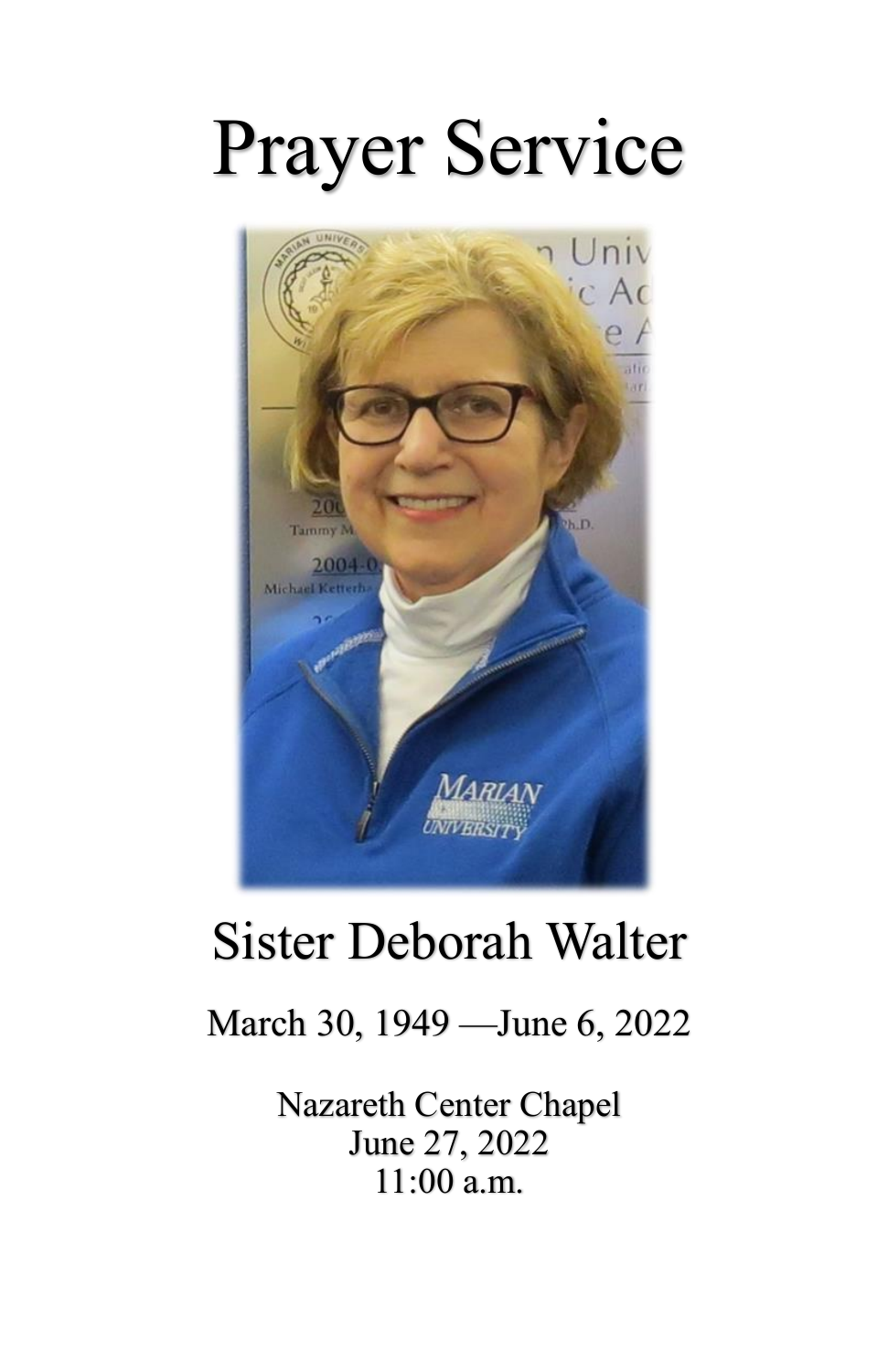#### **Welcome**

#### **Opening Song:** *Life Up Your Hearts* BB #563

**Leader:** God of faithfulness, you have called Sister Deborah into Your loving presence. May she be united with all the saints and rest in your peace forever. Be close to those of us gathered here as we honor the gift of her life and find comfort in your enduring love. Amen.

**Antiphon**: **All** O my Beloved, You are my shepherd.

- **1** You are my shepherd, I shall not want; You bring me to green pastures for rest and lead me beside still waters renewing my spirit; You restore my soul. You lead me in the path of goodness to follow Love's way.
- <sup>2</sup> Even though I walk through the valley of the shadow of death, I am not afraid; You are ever with me; your rod and your staff they guide me, they give me strength and comfort.
- <sup>1</sup> You prepare a table before me In the presence of all my fears; You bless me with oil, my cup overflows. Surely goodness and mercy will follow me all the days of my life; and I shall dwell in the house of the Lord forever.

**Antiphon: ALL** O my Beloved, You are my shepherd.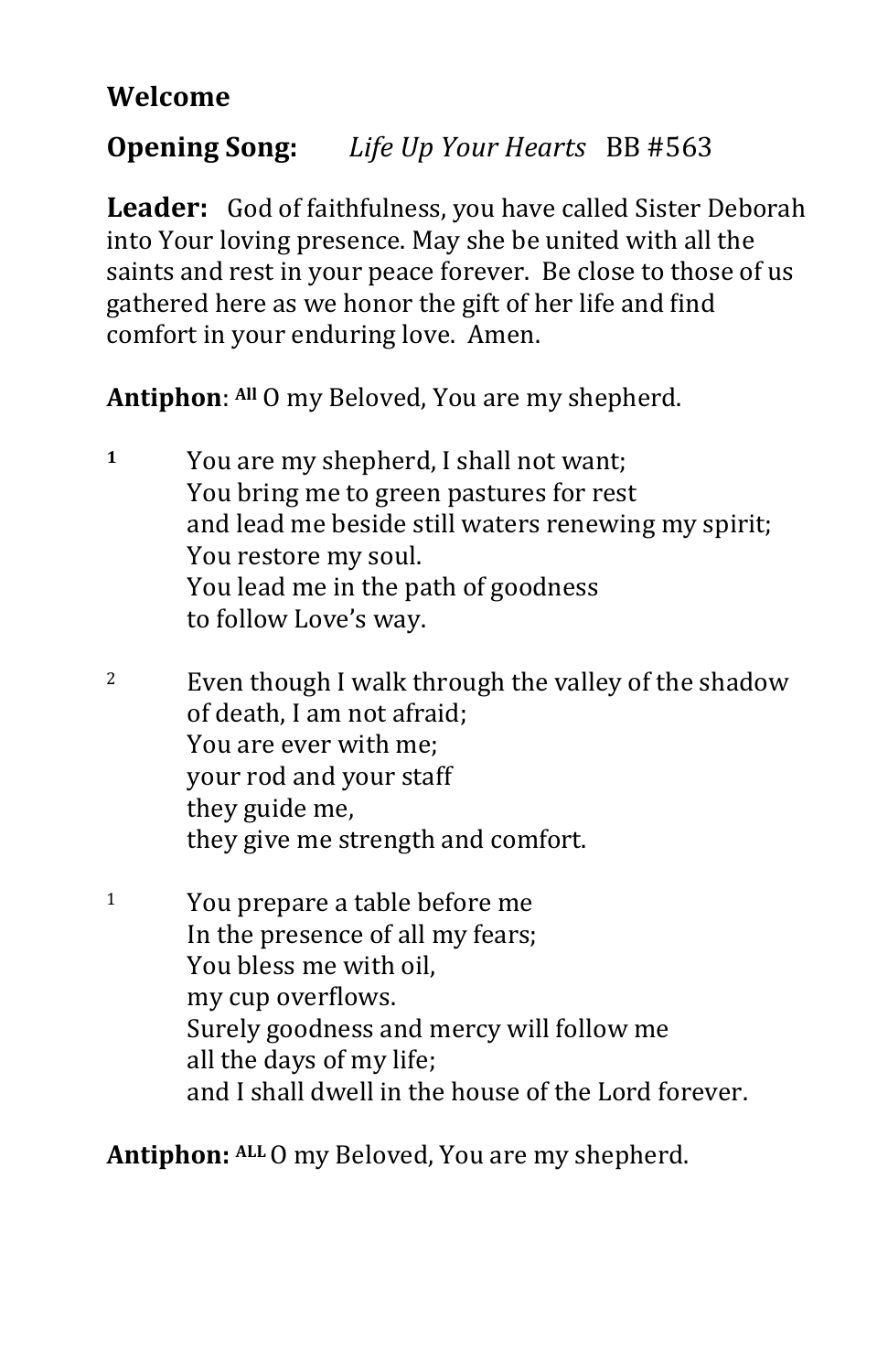#### **Poetic Reading:** *by Mark Nepo*

(*This poem touches into the sadness we feel at her passing and the beautiful life Deb lived*)

This is how the heart makes a duet of wonder and grief. The light spraying through the lace of the fern is as delicate as the fibers of memory forming their web around the knot in my throat. The breeze makes the birds move from branch to branch as this ache makes me look for those I've lost in the next room, in the next song, in the laugh of the next stranger. In the very center, under it all, what we have that no one can take away and all that we've lost face each other. It is there that I'm adrift, feeling punctured by a holiness that exists inside everything. I am so sad and everything is beautiful.

#### **Sharing of Stories and Memories**